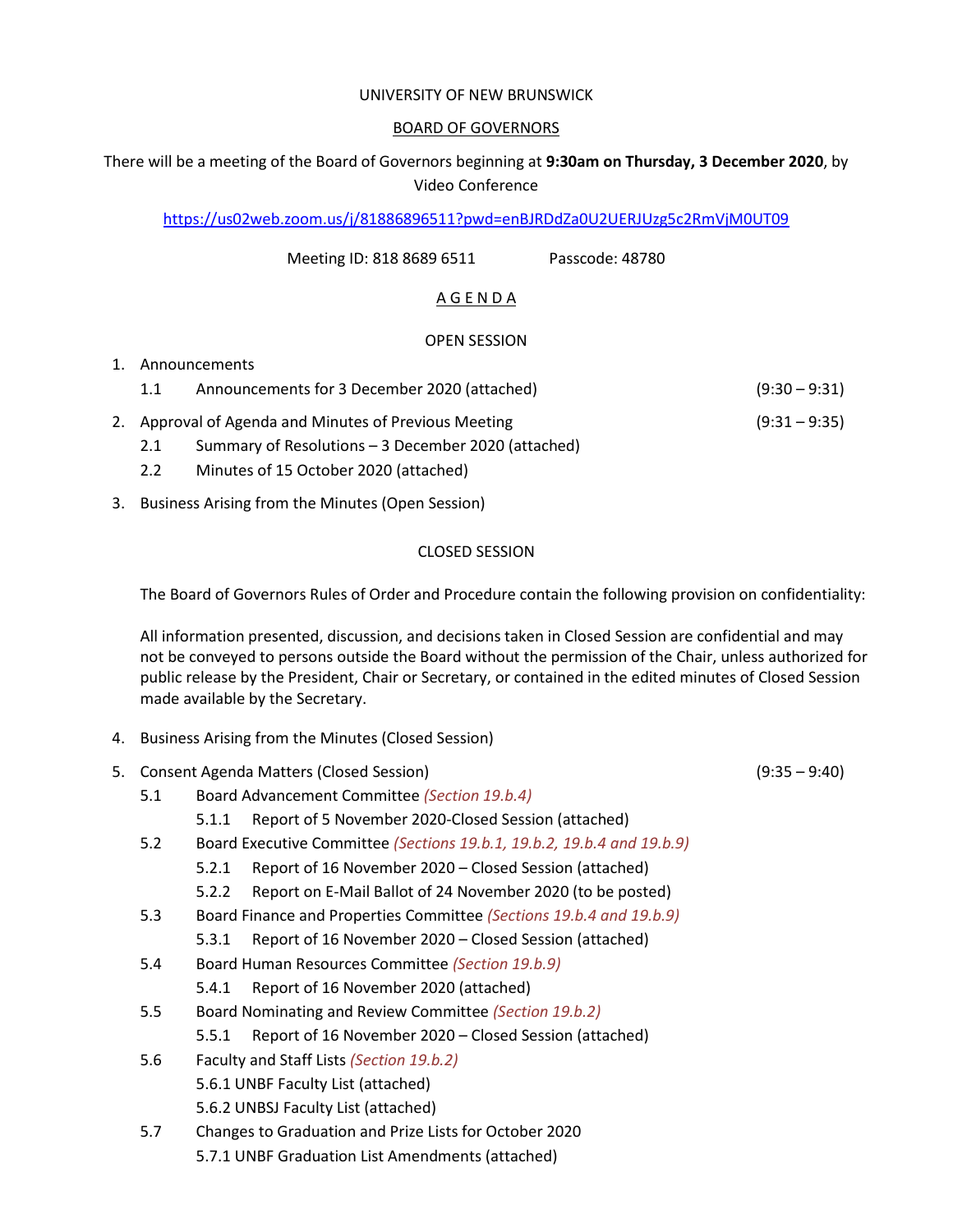|    | 6.1<br>6.2                                                                                                                                                                                                                                                                                                                   | 6. Financial Matters (Sections 19.b.4 and 19.b.9)<br>Update on 2020-21 Outlook (see attached in Item 5.3.1)<br>Update on 2021-22 Budget (see attached in Item 5.3.1)                                                                                                                                                                                                                                                                                                                     | $(9:40-10:00)$  |
|----|------------------------------------------------------------------------------------------------------------------------------------------------------------------------------------------------------------------------------------------------------------------------------------------------------------------------------|------------------------------------------------------------------------------------------------------------------------------------------------------------------------------------------------------------------------------------------------------------------------------------------------------------------------------------------------------------------------------------------------------------------------------------------------------------------------------------------|-----------------|
|    | 7.1                                                                                                                                                                                                                                                                                                                          | 7. Strategic Discussion<br>Presentation: "Canada's universities: Leadership in a time of disruption"<br>Paul Davidson, President of Universities Canada                                                                                                                                                                                                                                                                                                                                  | $(10:00-11:00)$ |
|    | <b>BREAK</b>                                                                                                                                                                                                                                                                                                                 |                                                                                                                                                                                                                                                                                                                                                                                                                                                                                          | $(11:00-11:10)$ |
|    | 7.2                                                                                                                                                                                                                                                                                                                          | Faculty Member Presentation: Ziba Vaghri, Department of Psychology, SASE                                                                                                                                                                                                                                                                                                                                                                                                                 | $(11:10-11:40)$ |
| 8. |                                                                                                                                                                                                                                                                                                                              | <b>Other Business (Closed Session)</b>                                                                                                                                                                                                                                                                                                                                                                                                                                                   |                 |
|    |                                                                                                                                                                                                                                                                                                                              | <b>OPEN SESSION</b>                                                                                                                                                                                                                                                                                                                                                                                                                                                                      |                 |
|    | 9. Senates' Business (Please note a summary report of Senates' Business for the<br>November meetings of the Senates is provided as part of the attachments to the<br>agenda. In addition, the reports relating to items of Senates' Business are available<br>to Board members on SharePoint. This is an extensive package.) | $(11:40 - 11:45)$                                                                                                                                                                                                                                                                                                                                                                                                                                                                        |                 |
|    | 9.1                                                                                                                                                                                                                                                                                                                          | 24 and 25 November 2020<br>Joint Senates' Items for Information<br>President's Report<br>9.1.1<br>Report of the Undergraduate Scholarships Committee<br>9.1.2<br>9.1.3<br>Report of the Vice-President (Research)<br>Fredericton Senate Items for Information<br>Additions to the Graduation List for Convocation 2020<br>9.1.4<br>Joint Senates' Items for Approval<br>9.1.5<br>Report of the School of Graduate Studies<br>9.1.6<br>Report of the Undergraduate Scholarships Committee |                 |

- 9.1.9 Report of the Teaching Awards Committee
- 9.1.10 Update on Health Emergency Planning

### Fredericton Senate Items for Approval

- 9.1.11 Report of the Senate Curriculum Committee
- 9.1.12 Certificate and Diploma Candidates
- 9.1.13 Report of the Fredericton Senate Admissions Committee
- 9.1.14 Report of the Academic Planning Committee

Saint John Senate Items for Approval

- 9.1.15 Report of the Senate Curriculum Committee
- 9.1.16 Report of the Academic Planning and Resources Committee
- 9.1.17 Report of the Saint John Senate Admissions Committee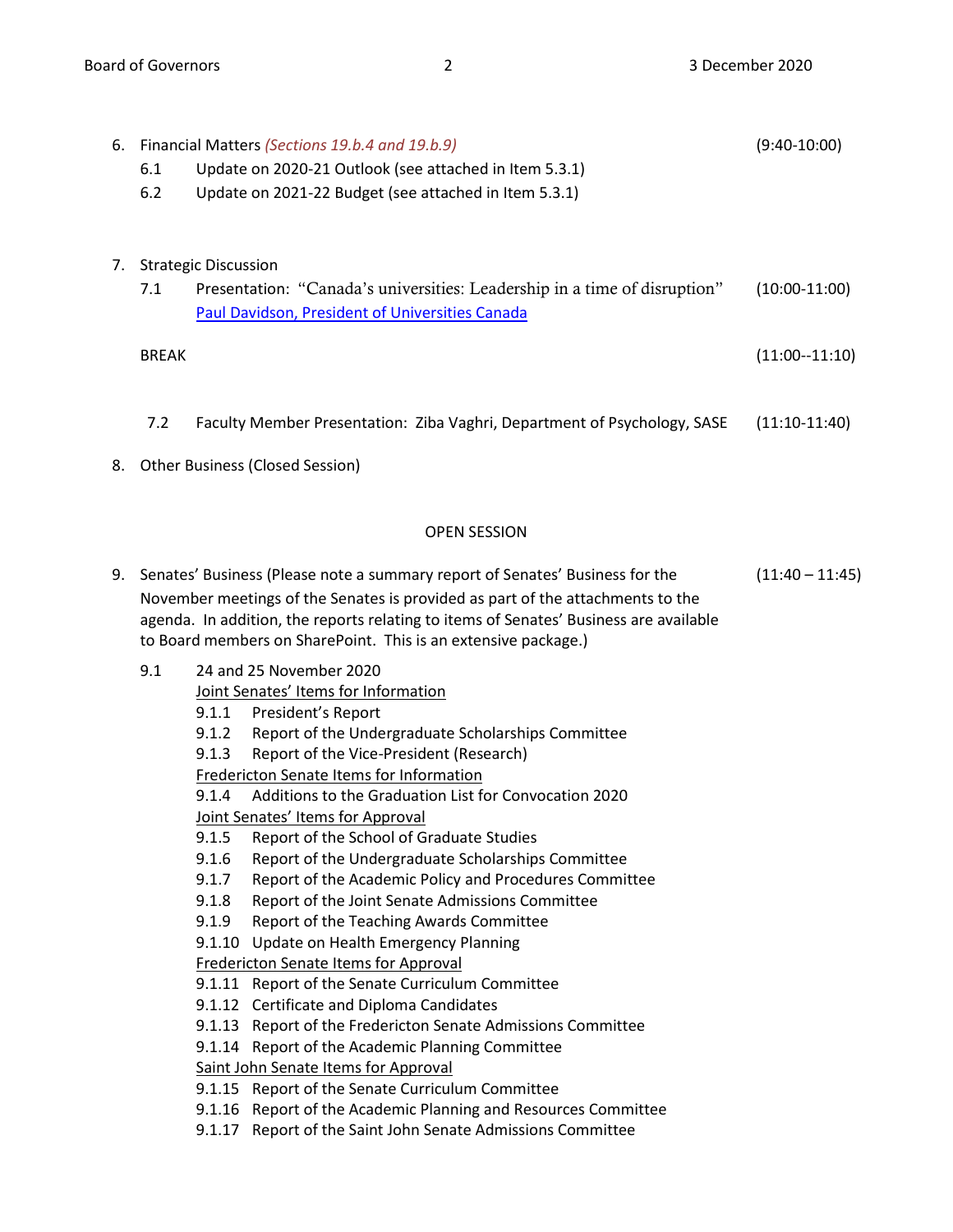|                                   | 10. President's Report                                                            | $(11:45 - 11:55)$ |  |  |
|-----------------------------------|-----------------------------------------------------------------------------------|-------------------|--|--|
| 10.1                              | President's Report (attached)                                                     |                   |  |  |
| 10.3                              | Other                                                                             |                   |  |  |
|                                   | 11. Board Chair's Report                                                          | $(11:55 - 12:00)$ |  |  |
|                                   |                                                                                   |                   |  |  |
|                                   | 12. Consent Agenda (Open Session)                                                 | $(12:00 - 12:05)$ |  |  |
| 12.1                              | <b>Board Advancement Committee</b>                                                |                   |  |  |
|                                   | 12.1.1 Report of 5 November 2020 - Open Session (see item 5.1.1)                  |                   |  |  |
| 12.2                              | <b>Board Executive Committee</b>                                                  |                   |  |  |
|                                   | 12.2.1 Report of 22 November 2019 – Open Session (see item 5.2.1)                 |                   |  |  |
| 12.3                              | Board Nominating and Review Committee                                             |                   |  |  |
|                                   | 12.3.1 Report of 22 November 2019 - Open Session (see item 5.5.1)                 |                   |  |  |
| 12.4                              | Board Finance and Properties Committee                                            |                   |  |  |
|                                   | 12.4.1 Report of 16 November 2020– Open Session (see item 5.3.1)                  |                   |  |  |
| 12.5                              | Report of the Board of Trustees Shared Risk Plan for Academic Employees (attached |                   |  |  |
| 13. Other Business (Open Session) |                                                                                   |                   |  |  |
|                                   | <b>CLOSED SESSION</b>                                                             |                   |  |  |
|                                   | 14. In Camera Sessions                                                            | (12:05–12:10)     |  |  |

- 14.1 In Camera Meeting with the President
- 14.2 In Camera Meeting of Voting Board Members
- 15. Adjournment
- 16. Additional Opportunity for in Camera Discussion (Not Minuted)

Sarah J. DeVarenne, Secretary